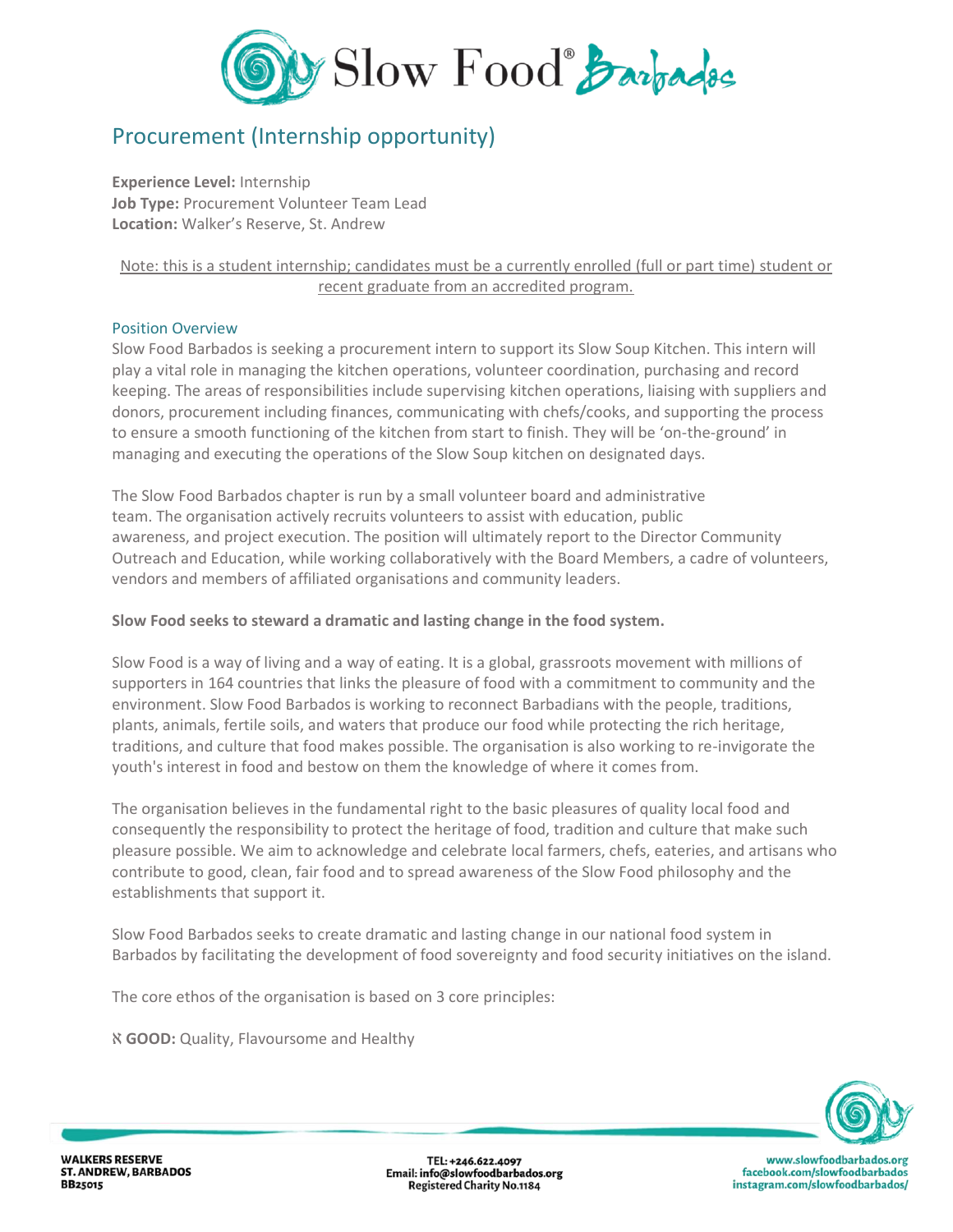

ℵ **CLEAN:** Production that does not harm the Environment, the People, or the Animals

ℵ **FAIR:** Accessible prices for customers and fair pay and conditions for producers.

The Procurement Intern may also be called upon to temporarily exercise the duties of other volunteers or culinary staff in the Slow Soup kitchen, should the need arise. The Procurement Intern is responsible for:

## **Core Responsibilities**

ℵ Coordinating all kitchen-related activities and working in tandem with the volunteers, professional Chefs/cooks, and suppliers to ensure the smooth running of the kitchen.

ℵ Ensure procurement strategies align with the company's financial goals and are consistent with Slow Food Barbados' brand standards and operational guidelines.

ℵ Conducts ongoing, weekly and monthly inventory checks.

ℵ Liaise with suppliers, local businesses, and farmers on a weekly and as needed basis.

ℵ Communicate with volunteer staff on soup kitchen days.

ℵ Monitors the inflow of ordered produce and supplies and the maintenance of current produce and supplies and makes necessary orders as needed.

ℵ Ensures that volunteers including professional chefs and cooks have produce, vegetables and meat supplies, equipment, tools, and uniforms necessary to do their jobs.

ℵ Ensure proper use of and cleaning routines for service ware, equipment, floors, building etc.

ℵ Ensures compliance with COVID-19 protocol, food handling and sanitation standards and Slow Food Barbados' core values are enforced.

ℵ Informs and/or updates the executives, peers, and volunteers on relevant information in a timely manner.

ℵ Utilises interpersonal and communication skills to lead, influence, and encourage others; advocates Slow Food Barbados' ethos in decision making; demonstrates honesty/integrity; leads by example.

ℵ Manages all day-to-day operations. Understands volunteer positions and demonstrates a willingness to step in, in volunteers' absence.

ℵ Manages day-to-day operations, ensures the quality, standards, and meeting the expectations of the community.

ℵ Ensures volunteers are properly trained regarding sanitation, composting, equipment handling, and food storage.

ℵ Provides updates to the team and Slow Food Barbados' board on status, progress, and observations. ℵ Attend weekly status update meeting (virtual)

ℵ Coordinating and synchronising Slow Soup related activities with that of the various affiliates,

partners, and vendors, maximising limited resources and ensuring excellent service to the communities and various publics served.

ℵ Building and maintaining existing partner relationships and networks and performing to the highest professional standards.

ℵ Document photos and videos for promotional/ marketing material.

# **KNOWLEDGE, SKILLS, AND ABILITIES**

ℵ To perform this role successfully, an individual must have a willingness and 'can do attitude' in achieving desired result(s) in their areas of responsibility. The requirements listed below are